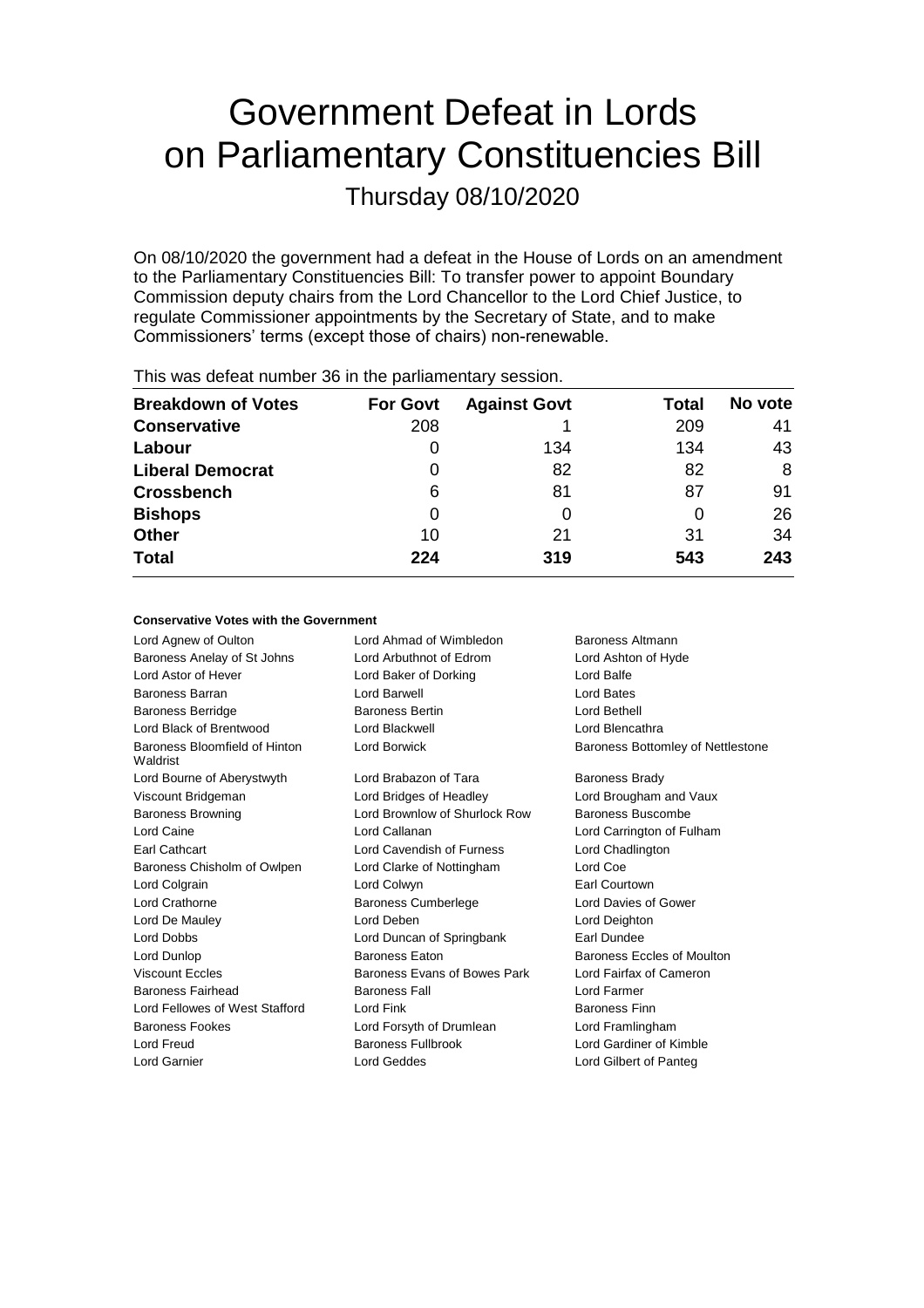Viscount Younger of Leckie

Lord Glenarthur Lord Glendonbrook Lord Gold **Lord Goodlad Construction Construction Construction Viscount Goschen** Lord Grade of Yarmouth Lord Greenhalgh Lord Griffiths of Fforestfach Lord Grimstone of Boscobel Lord Hague of Richmond Viscount Hailsham Lord Hamilton of Epsom Lord Haselhurst **Baroness Helic** Lord Henley Lord Herbert of South Downs Baroness Hodgson of Abinger Lord Hodgson of Astley Abbotts Baroness Hooper Superversion and Horam Lord Howard of Rising **Lord Howard of Lympne** Earl Howe Lord Howell of Guildford **Lord Hunt of Wirral** Baroness Jenkin of Kennington Lord Jopling Lord Keen of Elie Lord King of Bridgwater Lord Kirkhope of Harrogate Lord Lang of Monkton Lord Lansley Lord Leigh of Hurley **Lord Lord Lexden** Lord Lord Lilley Earl Lindsay Lord Lingfield Earl Liverpool Lord Livingston of Parkhead Marquess of Lothian Lord Lucas Lord Mackay of Clashfern Lord Mancroft Baroness Manzoor Lord Marlesford **Lord McColl of Dulwich** Baroness McGregor-Smith Lord McInnes of Kilwinning Baroness McIntosh of Pickering Lord McLoughlin Baroness Meyer **Baroness Mobarik** Baroness Mobarik Baroness Mone Duke of Montrose Baroness Morgan of Cotes Baroness Morris of Bolton Baroness Morrissey **Lord Moylan** Lord Moylan **Lord Moynihan** Lord Naseby Baroness Neville-Jones Baroness Neville-Rolfe Baroness Newlove Baroness Nicholson of Winterbourne Baroness Noakes Lord Northbrook Lord Norton of Louth Lord Parkinson of Whitley Bay Lord Patten Baroness Penn Lord Pickles Baroness Pidding **Lord Polace Contract Contract Lord Polace Contract Contract Contract Contract Contract Contract Contract Contract Contract Contract Contract Contract Contract Contract Contract Contract Contract Contract** Lord Porter of Spalding Lord Price Lord Rana Lord Randall of Uxbridge **Lord Ranger** Lord Ranger **Baroness Rawlings** Lord Reay **Baroness Redfern Baroness Redfern Lord Renfrew of Kaimsthorn** Lord Risby **Lord Robathan** Baroness Rock Lord Rose of Monewden Lord Rotherwick Lord Saatchi Baroness Sanderson of Welton Lord Sarfraz Lord Sassoon Baroness Sater **Baroness Scott of Bybrook** Baroness Seccombe Lord Selkirk of Douglas **Baroness Shackleton of Belgravia** Lord Sheikh Baroness Shephard of Northwold Lord Sherbourne of Didsbury Baroness Shields Lord Shinkwin Earl Shrewsbury Lord Smith of Hindhead Baroness Stedman-Scott **Lord Sterling of Plaistow** Lord Strathclyde Baroness Stroud **Baroness Sugg Contains Containers** Lord Suri Lord Taylor of Holbeach **Lord Tebbit** Lord Trefgarne Viscount Trenchard Lord Trimble Lord True Lord Tugendhat **Viscount Ullswater** Corresponding Lord Vaizey of Didcot Baroness Vere of Norbiton **Baroness Verma** Lord Wakeham Lord Waldegrave of North Hill Baroness Warsi **Lord Wasserman** Lord Wei **Lord Wharton of Yarm** Cord Whatby Lord Whitby Baroness Wilcox Lord Willetts Baroness Williams of Trafford Baroness Wyld Lord Young of Graffham Lord Young of Cookham

## **Conservative Votes against the Government** Lord Bowness

# **Labour Votes with the Government**

## **Labour Votes against the Government**

Lord Adonis Lord Allen of Kensington Lord Alli Lord Anderson of Swansea Baroness Armstrong of Hill Top Lord Bach Baroness Bakewell Lord Bassam of Brighton Lord Berkeley Baroness Blower **Lord Blunkett** Lord Boateng Lord Boateng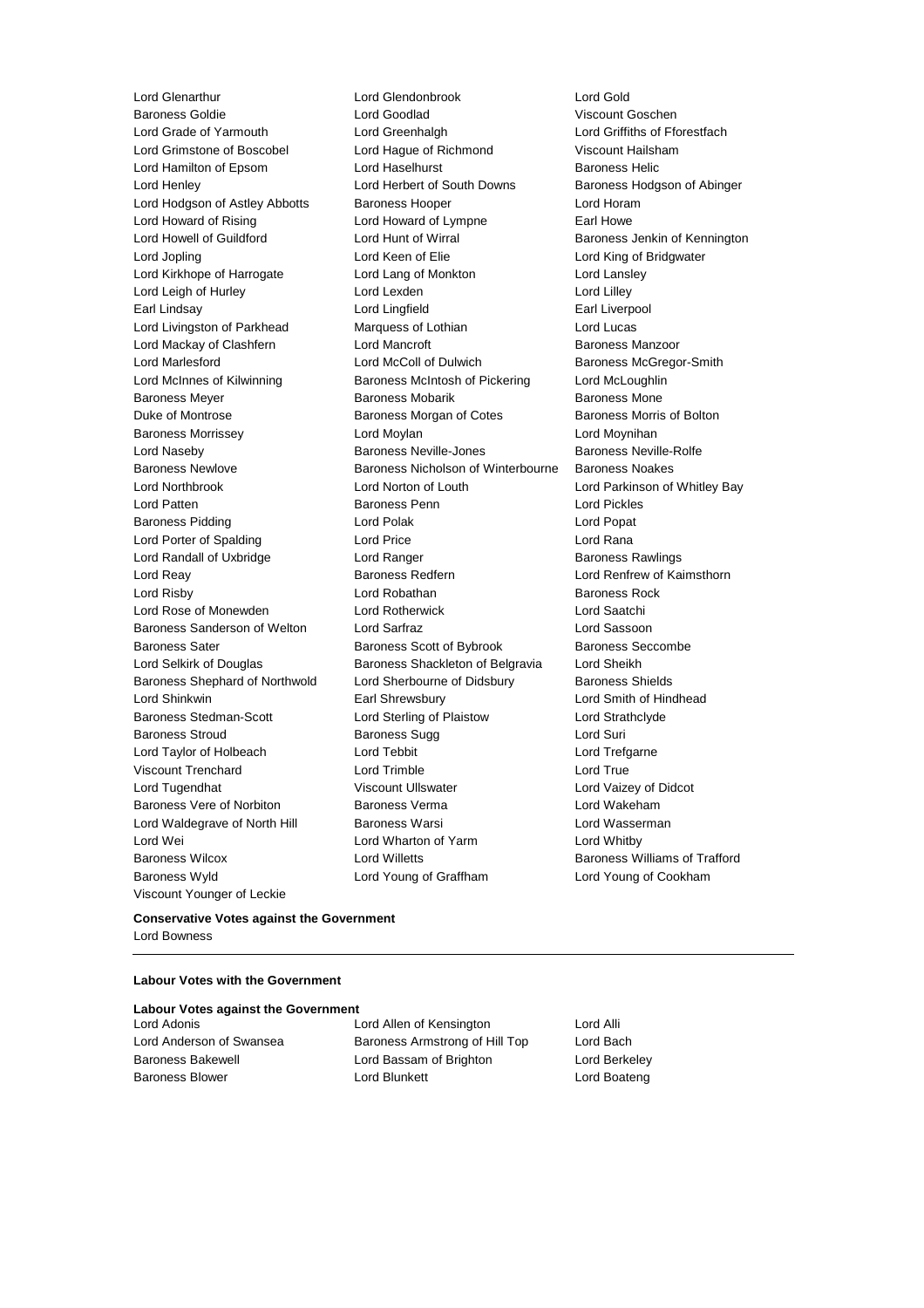Lord Browne of Ladyton Baroness Bryan of Partick Lord Campbell-Savours Lord Carter of Coles Baroness Chakrabarti Lord Clark of Windermere Baroness Clark of Kilwinning Baroness Cohen of Pimlico Lord Collins of Highbury Baroness Corston Baroness Crawley Lord Cunningham of Felling Lord Davidson of Glen Clova Lord Davies of Oldham Lord Desai Baroness Donaghy **Lord Donoughue** Baroness Drake Baroness Drake Lord Dubs Lord Eatwell Lord Elder Lord Faulkner of Worcester Lord Foulkes of Cumnock Baroness Gale Lord Giddens Lord Glasman Baroness Golding Lord Goldsmith Baroness Goudie Lord Grantchester Lord Griffiths of Burry Port Lord Grocott Lord Hain Viscount Hanworth Lord Harris of Haringey Lord Haskel Lord Haworth **Baroness Hayman of Ullock** Baroness Hayter of Kentish Town Baroness Healy of Primrose Hill Baroness Henig Baroness Hensen Baroness Hilton of Eggardon Lord Hollick Lord Howarth of Newport Lord Hoyle Lord Hunt of Kings Heath Lord Hutton of Furness Lord Jones Baroness Jones of Whitchurch Lord Jordan Lord Judd Baroness Kennedy of The Shaws Lord Kennedy of Southwark Lord Knight of Weymouth Baroness Lawrence of Clarendon Lord Layard Lord Lennie Lord Levy **Baroness Liddell of Coatdyke** Lord Liddle Lord Lipsey **Baroness Lister of Burtersett** Lord MacKenzie of Culkein Baroness Mallalieu Baroness Massey of Darwen Lord Maxton Lord McAvoy Lord McConnell of Glenscorrodale Baroness McIntosh of Hudnall Lord McKenzie of Luton Lord McNicol of West Kilbride Lord Mendelsohn Lord Mitchell Lord Monks Baroness Morgan of Huyton Baroness Morris of Yardley Lord Morris of Aberavon Lord Murphy of Torfaen Baroness Nye **Baroness Osamor** Baroness Osamor **Baroness Pitkeathley** Lord Ponsonby of Shulbrede Lord Prescott Baroness Primarolo Baroness Prosser Baroness Quin Lord Radice Baroness Ramsay of Cartvale Lord Reid of Cardowan Lord Robertson of Port Ellen Lord Rooker Lord Rosser Lord Rowlands Baroness Sherlock Lord Sikka Viscount Simon Baroness Smith of Basildon Baroness Smith of Gilmorehill Lord Snape Lord Stevenson of Balmacara **Baroness Taylor of Bolton** Baroness Thornton Lord Touhig Lord Triesman Lord Tunnicliffe Lord Turnberg **Baroness Warwick of Undercliffe** Lord Watson of Invergowrie Lord Watts **Lord West of Spithead** Baroness Wheeler Baroness Whitaker **Lord Whitty Lord Whitty Baroness Wilcox of Newport** Lord Wills Lord Winston Lord Wood of Anfield Baroness Young of Old Scone Lord Young of Norwood Green

Lord Bradley Lord Bragg Lord Brooke of Alverthorpe

#### **Liberal Democrat Votes with the Government**

# **Liberal Democrat Votes against the Government**

| Lord Addington                                | Lord Alderdice                     | Lord Allan of Hallam           |  |
|-----------------------------------------------|------------------------------------|--------------------------------|--|
| Baroness Bakewell of Hardington<br>Mandeville | <b>Baroness Barker</b>             | Lord Beith                     |  |
| Baroness Benjamin                             | Baroness Bonham-Carter of Yarnbury | Baroness Bowles of Berkhamsted |  |
| Lord Bradshaw                                 | <b>Baroness Brinton</b>            | Lord Burnett                   |  |
| <b>Baroness Burt of Solihull</b>              | Lord Campbell of Pittenweem        | Lord Chidgey                   |  |
| Lord Clement-Jones                            | Lord Dholakia                      | <b>Baroness Doocey</b>         |  |
| Baroness Featherstone                         | Lord Foster of Bath                | Lord Fox                       |  |
| Baroness Garden of Frognal                    | Lord German                        | Earl Glasgow                   |  |
| Lord Goddard of Stockport                     | Lord Greaves                       | <b>Baroness Grender</b>        |  |
| <b>Baroness Hamwee</b>                        | Baroness Harris of Richmond        | <b>Baroness Humphreys</b>      |  |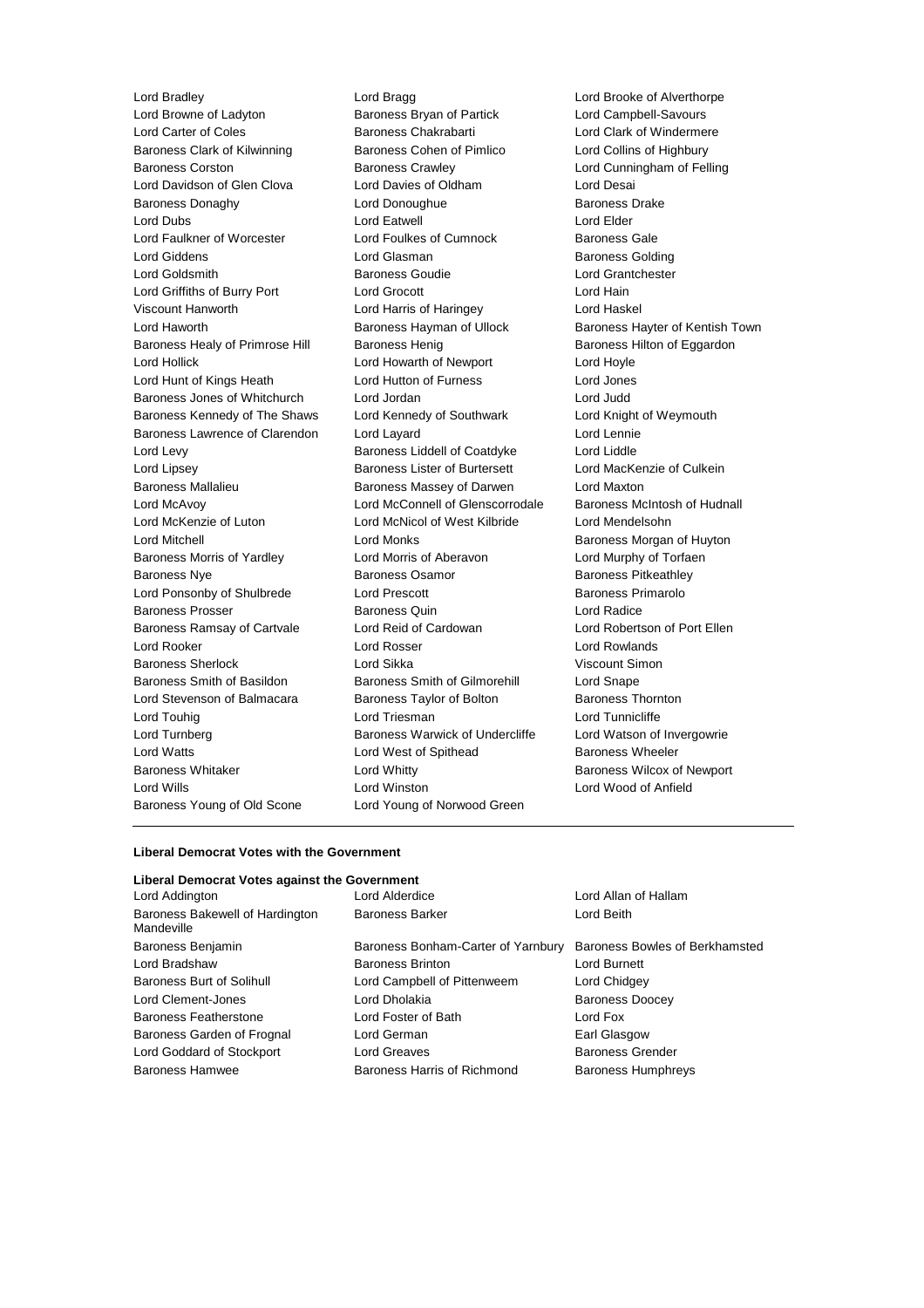Baroness Jolly **Lord Jones of Cheltenham**<br>
Lord Lee of Trafford **Baroness Ludford** Lord McNally **Baroness Miller of Chilthorne Domer** Baroness Miller of Chilthorne Domer Baroness Northover Lord Oates Lord Paddick Lord Palmer of Childs Hill **Baroness Parminter** Baroness Pinnock Lord Purvis of Tweed Baroness Randerson Lord Razzall Lord Redesdale Lord Rennard Lord Roberts of Llandudno Baroness Scott of Needham Market Lord Sharkey **Baroness Sheehan** Lord Shipley **Lord Shutt of Greetland** Baroness Smith of Newnham Lord Stephen Lord Stoneham of Droxford Lord Storey Lord Strasburger **Lord Stunell** Baroness Suttie Lord Taverne Lord Taylor of Goss Moor Lord Teverson Baroness Thomas of Winchester Lord Thomas of Gresford Baroness Thornhill Viscount Thurso Lord Tope Lord Tyler Baroness Tyler of Enfield Lord Verjee Lord Wallace of Tankerness Lord Wallace of Saltaire Baroness Walmsley Lord Willis of Knaresborough Lord Wrigglesworth

- Lord Hussain **Example 3 Example 2 Servers** Baroness Hussein-Ece **Baroness Janke**<br>Baroness Jolly **Baroness Hussein-Ece Baroness Aramer**<br>Baroness Kramer
	- Lord Marks of Henley-on-Thames<br>Lord Newby

## **Crossbench Votes with the Government**

| Lord Carey of Clifton                          | Lord Chartres                               | Lord Grabiner                     |  |
|------------------------------------------------|---------------------------------------------|-----------------------------------|--|
| Lord Hogan-Howe                                | <b>Baroness Meacher</b>                     | Lord Powell of Bayswater          |  |
| <b>Crossbench Votes against the Government</b> |                                             |                                   |  |
| Lord Aberdare                                  | Lord Adebowale                              | Lord Alton of Liverpool           |  |
| Lord Best                                      | Lord Bichard                                | Lord Birt                         |  |
| <b>Baroness Boycott</b>                        | Baroness Brown of Cambridge                 | Lord Brown of Eaton-under-Heywood |  |
| Baroness Bull                                  | Lord Butler of Brockwell                    | Baroness Butler-Sloss             |  |
| Lord Carrington                                | Earl Clancarty                              | Baroness Clark of Calton          |  |
| <b>Viscount Colville of Culross</b>            | Earl Cork and Orrery                        | Earl Courtenay of Devon           |  |
| <b>Baroness Coussins</b>                       | <b>Baroness Cox</b>                         | Lord Craig of Radley              |  |
| Viscount Craigavon                             | Lord Crisp                                  | <b>Lord Cromwell</b>              |  |
| Lord Dannatt                                   | <b>Baroness Deech</b>                       | Baroness D'Souza                  |  |
| Lord Eames                                     | Earl Erroll                                 | Baroness Falkner of Margravine    |  |
| Baroness Finlay of Llandaff                    | Lord Freyberg                               | Lord Greenway                     |  |
| Lord Hannay of Chiswick                        | Lord Harries of Pentregarth                 | Baroness Hayman                   |  |
| <b>Baroness Hollins</b>                        | Lord Hope of Craighead                      | Lord Houghton of Richmond         |  |
| Baroness Hunt of Bethnal Green                 | Lord Janvrin                                | Lord Jay of Ewelme                |  |
| Lord Judge                                     | Lord Kakkar                                 | Lord Kerr of Kinlochard           |  |
| <b>Baroness Kidron</b>                         | Lord Kilclooney                             | Lord Laming                       |  |
| Baroness Lane-Fox of Soho                      | Lord Lisvane                                | Lord Low of Dalston               |  |
| Lord Macdonald of River Glaven                 | Lord Mair                                   | Baroness Masham of Ilton          |  |
| Lord Mawson                                    | <b>Baroness Murphy</b>                      | <b>Baroness Neuberger</b>         |  |
| Lord Pannick                                   | Lord Patel                                  | Baroness Prashar                  |  |
| Lord Ramsbotham                                | Lord Ravensdale                             | Lord Rees of Ludlow               |  |
| <b>Lord Ricketts</b>                           | Lord Rowe-Beddoe                            | Lord Russell of Liverpool         |  |
| Earl Sandwich                                  | Lord Singh of Wimbledon                     | Lord Smith of Kelvin              |  |
| Duke of Somerset                               | Lord St John of Bletso<br><b>Earl Stair</b> |                                   |  |
| <b>Baroness Stern</b>                          | Lord Thomas of Cwmgiedd                     | Lord Trevethin and Oaksey         |  |
| Lord Vaux of Harrowden                         | Lord Walker of Aldringham                   | Baroness Watkins of Tavistock     |  |
| Duke of Wellington                             | Lord Woolf                                  | Baroness Young of Hornsey         |  |
|                                                |                                             |                                   |  |

**Bishop Votes with the Government**

**Bishop Votes against the Government**